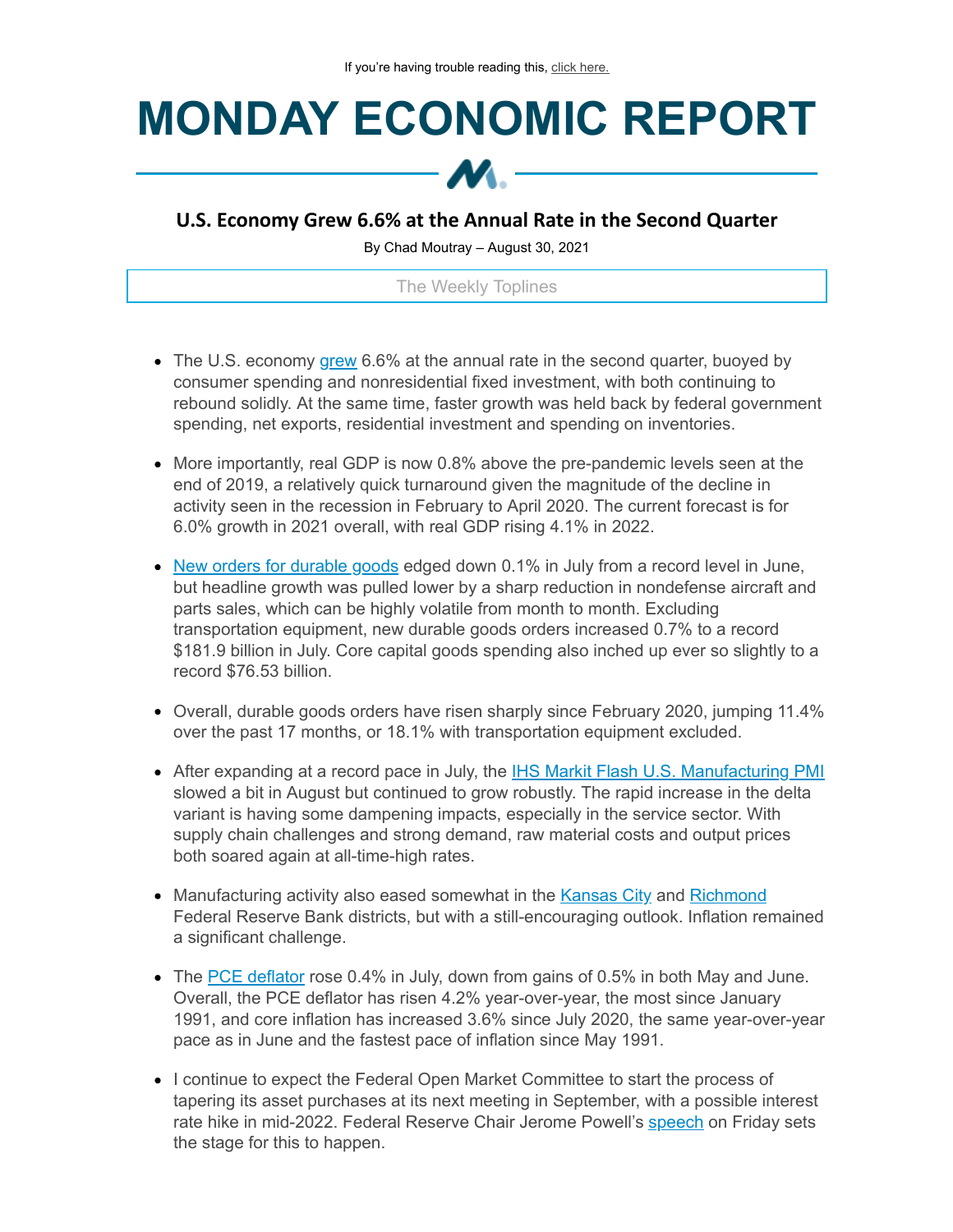- [Personal](https://click.email.nam.org/?qs=e6902ec692c82c4a13ad76f8fe10a47936f59b3cc8867544bd7660a413d8491caaa1fff73f2faa9add54a9e0ee87b6a920c45d2045dee04f) income rose 1.1% in July, the strongest monthly gain in four months, with 8.7% growth since February 2020. Manufacturing wages and salaries increased 1.2% in July, or 4.1% over the past 17 months.
- Meanwhile, personal consumption expenditures slowed to 0.3% growth in July, with reduced durable and nondurable goods spending. Still, personal spending has increased a solid 7.1% since February 2020. The saving rate remains elevated at 9.6%.
- **[Existing](https://click.email.nam.org/?qs=e6902ec692c82c4ad21539f5cf3ab0cff319cf0a486da93a9dd860d97d3a2125ae929330317213bafa139462525fe84396652f198b6525ea) and [new](https://click.email.nam.org/?qs=e6902ec692c82c4a9d30ea5edd53693383102e5cb1368d8d8573007118ab127fc56b4975a7f0c87d7005d5ae3d67a1efcdb05bf6df99ffe0) home sales increased in July, even as both have seen dampened** activity since the spring on affordability issues. Inventories of homes for sale have increased, and yet, the median sales price in July was at or near a record high.



Real Business Fixed Investment, 2005-2021 (in Billions of Chained 2012 Dollars, Seasonally Adjusted)

Economic Indicators

**Last Week's Indicators:** *(Summaries Appear Below)*

**Monday, August 23** *Chicago Fed National Activity Index Existing Home Sales IHS Markit Flash U.S. Manufacturing PMI*

**Tuesday, August 24** *New Home Sales*

**This Week's Indicators:**

**Monday, August 30** *Dallas Fed Manufacturing Survey*

**Tuesday, August 31** *Conference Board Consumer Confidence*

**Wednesday, September 1** *ADP National Employment Report*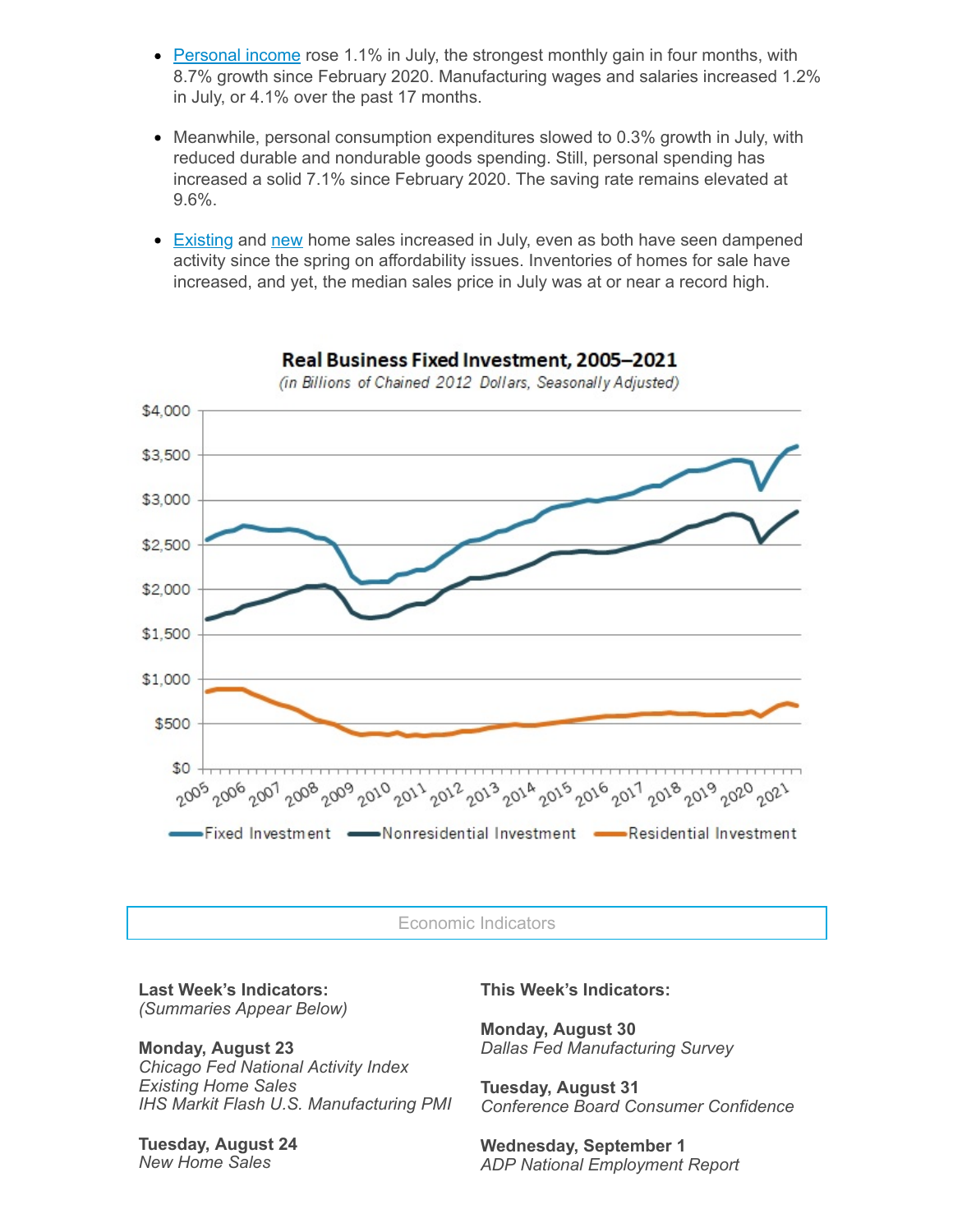*Richmond Fed Manufacturing Survey*

**Wednesday, August 25** *Durable Goods Orders and Shipments*

**Thursday, August 26** *Gross Domestic Product (Revision) Kansas City Fed Manufacturing Survey Weekly Initial Unemployment Claims*

**Friday, August 27** *International Trade in Goods (Preliminary) Personal Consumption Expenditures Deflator Personal Income and Spending University of Michigan Consumer Sentiment (Revision*

*Construction Spending ISM® Manufacturing Purchasing Managers' Index®*

**Thursday, September 2**

*Factory Orders and Shipments International Trade Report Productivity and Costs (Revision) Weekly Initial Unemployment Claims*

## **Friday, September 3**

*BLS National Employment Repor*

Deeper Dive

**Chicago Fed [National](https://click.email.nam.org/?qs=e6902ec692c82c4ae27afcdddf0f7cce1475a24d0e4bdf06d79503fd4631c7ac06da487f6d6edbe47b37face9d93c3d49500d5cec44b0212) Activity Index:** The U.S. economy rebounded in July after edging lower in June, expanding at the strongest pace since March, according to the Chicago Federal Reserve Bank. The National Activity Index rose from -0.01 in June to 0.53 in July, and the three-month moving average improved from 0.01 to 0.23. Positive index readings suggest that the U.S. economy is growing above trend, and as such, the data were somewhat assuring. Still, it would be nice to see stronger growth, and it was clear that activity was held back in some categories, likely due to continuing supply chain challenges and the increased spread of the delta variant.

Production-related indicators contributed 0.38 to the NAI in July, bouncing back after subtracting 0.09 in June. Industrial production increased 0.9% in July, buoyed by manufacturing and mining activity. Manufacturing production jumped 1.4% in July, with output in the sector exceeding pre-pandemic levels for the first time. Employment growth also strengthened, with nonfarm payrolls rising by 943,000 in July and the unemployment rate dropping to 5.4%. Yet, housing and retail spending weakened for the month.

**Durable Goods Orders and [Shipments](https://click.email.nam.org/?qs=e6902ec692c82c4a34472ee6d4f95462683665b2045fd145dc6c5e43e02c2c42b511af207ea3c4cbbc26b97bec1bd611f9091235db1aac68):** New orders for durable goods edged down 0.1%, pulling back from a record \$257.6 billion in June to \$257.2 billion in July. Nondefense aircraft and parts orders, which can be highly volatile from month to month, plummeted 48.9% in July, dragging down transportation equipment sales by 2.2%. Excluding transportation equipment, new durable goods orders increased 0.7% in July, rising from \$180.6 billion to a record \$181.9 billion.

In the latest data, demand strengthened in July for motor vehicles and parts (up 5.8%), defense aircraft and parts (up 5.1%), machinery (up 2.9%), primary metals (up 2.7%) and fabricated metal products (up 0.3%). In addition to nondefense aircraft and parts, new orders also declined for electrical equipment, appliances and components (down 1.8%), computers and electronic products (down 0.4%) and other durable goods (down 0.4%).

Nondefense capital goods excluding aircraft—a proxy for capital spending in the U.S.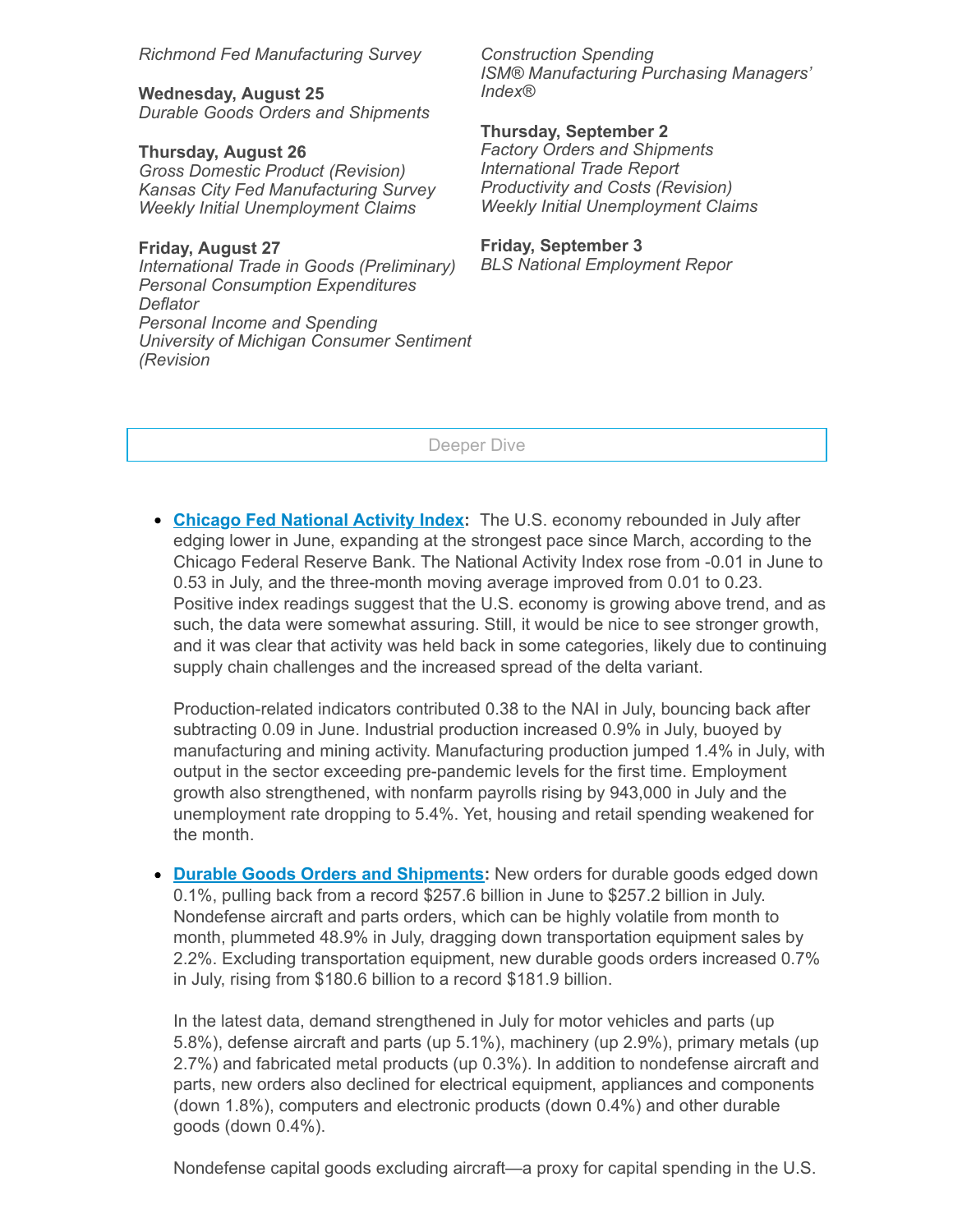economy—inched up ever so slightly (essentially unchanged) from \$76.50 billion in June to a record \$76.53 billion in July.

Overall, durable goods orders have risen sharply since February 2020, jumping 11.4% over the past 17 months, or 18.1% with transportation equipment excluded. Similarly, core capital goods orders have soared 18.0% since the pandemic began, as firms have ramped up activity on the brighter economic outlook.

Meanwhile, durable goods shipments increased 2.2% from \$252.2 billion in June to \$257.8 billion in July, a new record. With transportation equipment excluded, shipments of durable goods rose 1.2% in July, also to a new all-time high (\$181.8 billion). Over the past 17 months, durable goods shipments have risen 8.9%, or 14.6% excluding transportation equipment. In addition, core capital goods shipments increased 1.0% from \$73.7 billion to \$74.5 billion, an all-time high, with 14.6% growth since February 2020.

**[Existing](https://click.email.nam.org/?qs=e6902ec692c82c4ad21539f5cf3ab0cff319cf0a486da93a9dd860d97d3a2125ae929330317213bafa139462525fe84396652f198b6525ea) Home Sales:** Existing home sales rose 2.0% from 5.87 million units in June at the annual rate to 5.99 million units in July, rising for the second straight month, according to the National Association of Realtors. Growth was led in July by increased sales in the upper-end market, with activity in other segments remaining soft, according to NAR Chief Economist Lawrence Yun. In the latest data, sales strengthened in every region except the Northeast, which was flat for the month. Single-family sales increased 2.7% from 5.14 million units to 5.28 million units, the best reading since March, but condominium and co-op sales fell 2.7% from 730,000 units to 710,000 units. On a year-over-year basis, existing home sales have risen a modest 1.5% since July 2020.

Inventories of existing homes for sale have risen from a record low of 1.9 months of supply on the market in December and January to 2.6 months in July. However, the supply of homes on the market remains historically low overall. The median sales price for existing homes has jumped 17.8% year-over-year, up to \$359,900 and not far from June's record high (\$362,800).

**Gross Domestic Product [\(Revision\):](https://click.email.nam.org/?qs=e6902ec692c82c4ab2af8428a8d720ba444a18c276c67fc00e875642c7dc7c20b7316fa810735e5142629cec4b6613ab8808a563c0ee957d)** The U.S. economy grew 6.6% at the annual rate in the second quarter, building on the 6.3% gain in the first quarter. Real GDP growth in the second quarter was revised marginally higher, up from the previous estimate of 6.5% growth, on upward revisions to exports, goods consumption and nonresidential fixed investment that were enough to offset reduced estimates for government spending, inventories, residential investment and service-sector spending.

Overall, second quarter real GDP was buoyed by consumer spending and nonresidential fixed investment, with both continuing to rebound solidly. At the same time, faster growth was held back by federal government spending, net exports, residential investment and spending on inventories. More importantly, real GDP is now 0.8% above the pre-pandemic levels seen at the end of 2019, a relatively quick turnaround given the magnitude of the decline in activity seen in the recession in February to April 2020. The current forecast is for 6.0% growth in 2021 overall, with real GDP rising 4.1% in 2022.

Breaking down the details in this report:

**Personal consumption expenditures** increased an annualized 11.9% in the second quarter, extending the 11.4% gain in the first quarter. Goods spending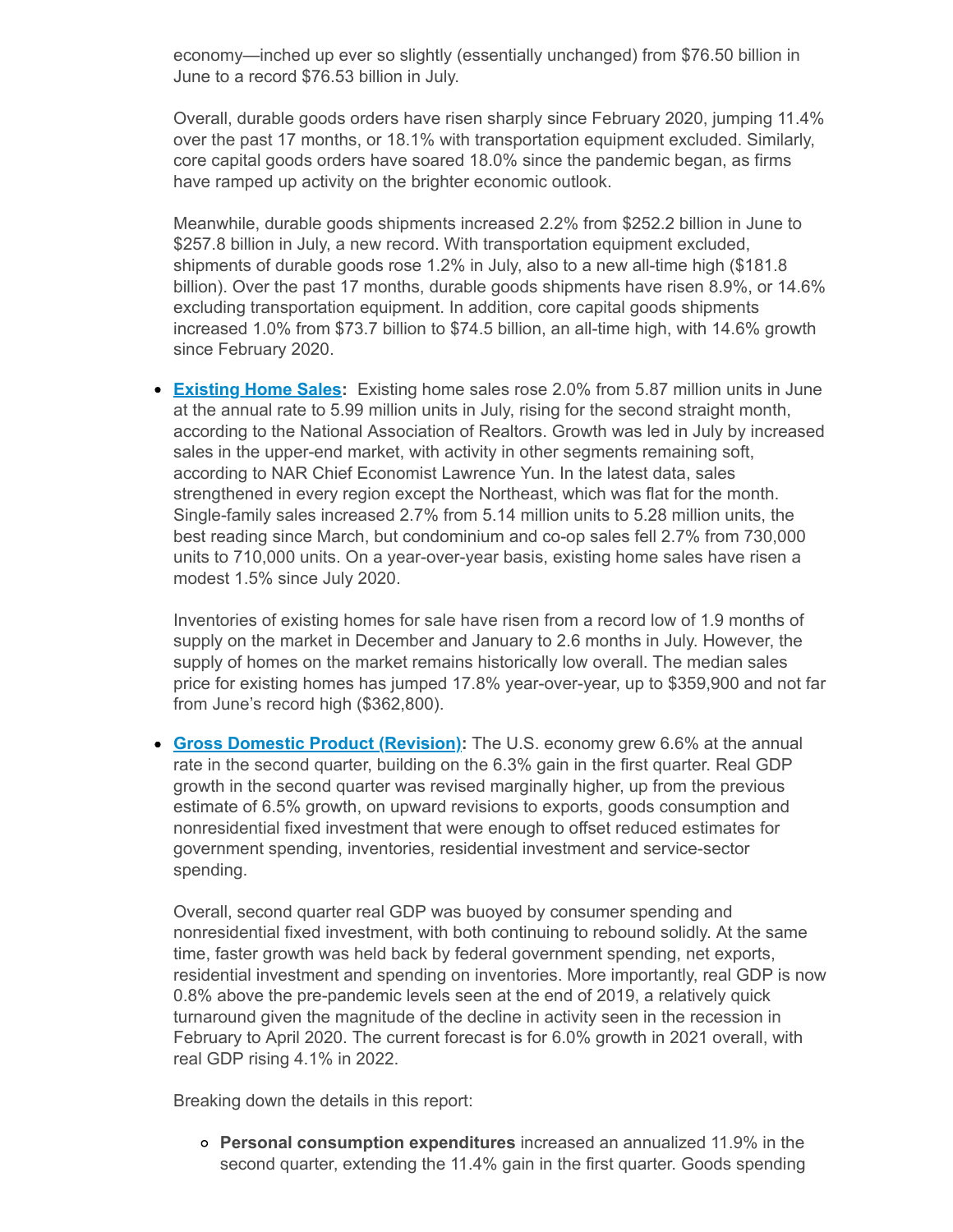has soared 27.4% and 12.8% at annual rates in the first and second quarters, respectively, and with more Americans getting out and about, service-sector spending rose 11.3% in the second quarter, rising for the fourth straight report. Goods consumption contributed 2.95% to headline growth in real GDP, with spending on services adding another 4.85% (for a total of 7.80% from personal consumption expenditures overall).

- **Business investment** data provided mixed results in the second quarter. Nonresidential fixed investment grew 9.3% at the annual rate in the latest data, rising for the fourth consecutive quarter and buoyed by strong growth in spending on equipment and intellectual property products, up 11.6% and 14.6%, respectively. On the other hand, investment in structures fell 5.4% for the quarter, and residential spending pulled back 11.5% following very solid gains in the prior three quarters. Overall, business fixed investment added 0.63% to topline GDP growth in the second quarter, but spending on inventories remained weak, subtracting 1.30% from headline growth. As a result, gross private domestic investment subtracted 0.67% from real GDP in the quarter.
- **Net exports of goods and services** subtracted 0.24% from topline growth in the second quarter, dragging down real GDP for the fourth consecutive quarter. Imports have continued to recover faster than exports, particularly for services in the latest data. At the same time, real goods exports rose 6.3% at the annual rate in the second quarter, with real goods imports up 4.1%. With that said, real goods imports have increased 9.5% since the fourth quarter of 2019 (before the pandemic), whereas real goods exports remain down 3.4% over that time frame.
- **Government spending** subtracted 0.33% from real GDP growth in the second quarter, pulling lower in the aftermath of large government stimulus payments in the first quarter. Federal government spending declined 5.2% at the annual rate in the second quarter after jumping by 11.3% in the first quarter. At the same time, state and local government spending rose 0.3% in the latest quarter.
- **IHS Markit Flash U.S. [Manufacturing](https://click.email.nam.org/?qs=e6902ec692c82c4a00f922e79ddd51f74dbc82ee8e909f2afdda91e848b83c4b21d312e74e70a1f4271342d3f05c6a80deec6bd93697193b) PMI:** After expanding at a record pace in July, manufacturing activity slowed a bit in August but continued to grow robustly, with the IHS Markit Flash U.S. Manufacturing PMI declining from 63.4 in July to 61.2 in August. It was the fifth straight month with the index exceeding 60—a threshold which would signal very solid expansions. Growth for new orders (down from 64.6 to 61.9), output (down from 59.7 to 56.3), exports (down from 54.8 to 53.6) and employment (down from 55.0 to 52.8) decelerated in August, but the index for future output (up from 74.1 to 75.9) strengthened, indicating a very optimistic outlook for production over the next six months.

Supply chain disruptions continue to challenge manufacturers, but the data also indicate that the rapid increase in the delta variant is having some dampening impacts, especially in the service sector. The IHS Markit Flash U.S. Services PMI dropped from 59.9 to 55.2, easing for the third straight month from the record high in May and the lowest since December. In manufacturing, the index for delivery times (down from 16.5 to 15.9) fell to the slowest on record, and raw material costs (up from 86.7 to 88.4) and output prices (up from 86.7 to 88.4) both soared once again at alltime-high rates.

Meanwhile, the **IHS Markit Flash Eurozone [Manufacturing](https://click.email.nam.org/?qs=e6902ec692c82c4a9e97444649717e24fdc970a3e95216ef595d9fa792b5da6cba6bddd2bfe3268ce92b67f37d54b81ff009b4e4ccbee965) PMI** continued to expand strongly despite declining from 62.8 in July to 61.5 in August, a six-month low. The headline index has exceeded 60 for six consecutive months—a sign that the manufacturing sector is growing very strongly—even as firms continue to be challenged by supply chain and COVID-19 issues. The underlying data fell across the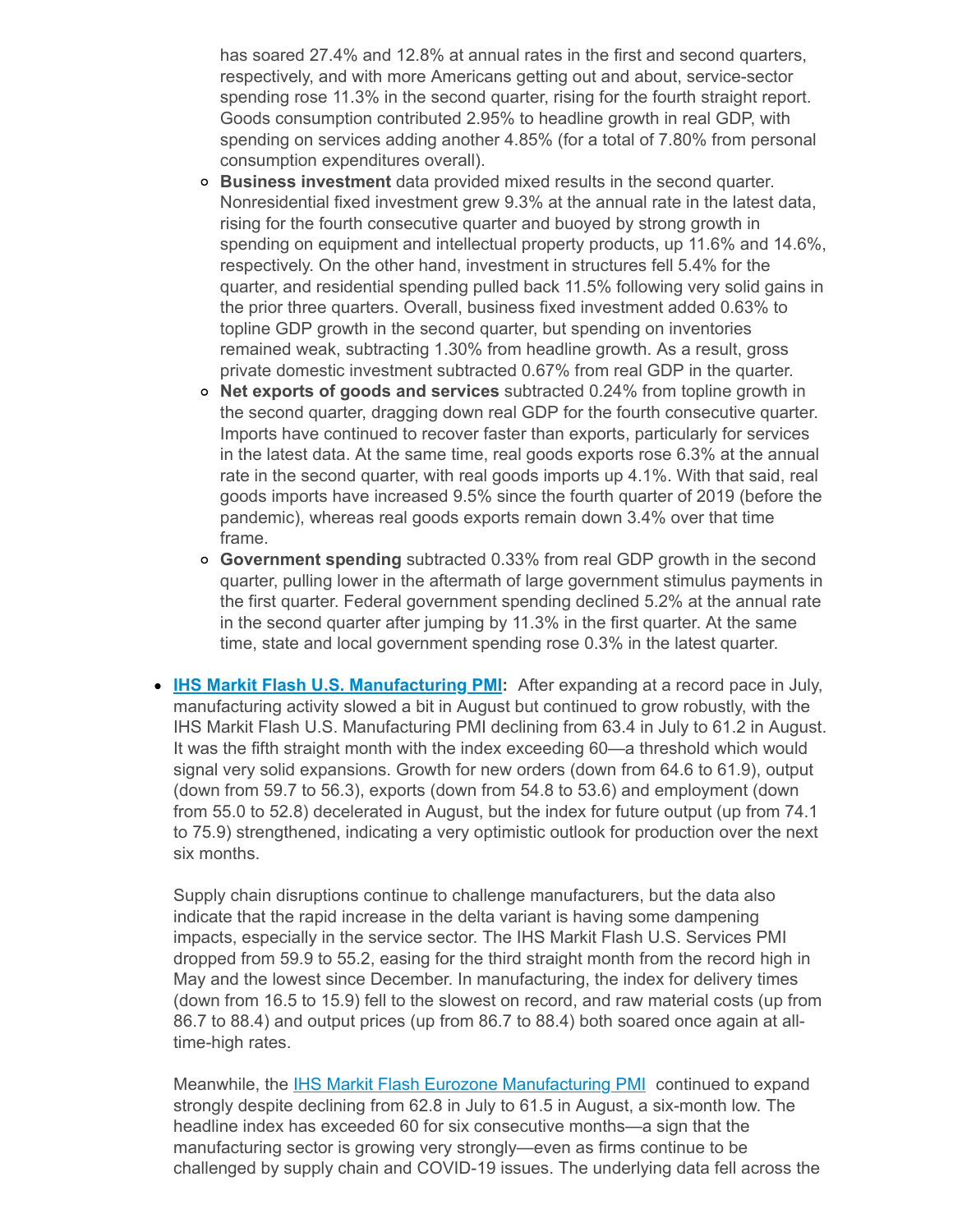board, including for new orders, output, exports and hiring. While employment softened slightly for manufacturers, the labor market remained robust for the Eurozone overall, with the composite measure for hiring remaining at an all-time high. Indices for input prices (down from 88.5 to 87.3) and output prices (down from 71.0 to 69.0) edged down for the month, but cost pressures remained very elevated and not far from record paces. Moving forward, manufacturers remained optimistic about production over the next six months.

Manufacturing activity also slowed in August for **France**, [Germany](https://click.email.nam.org/?qs=e6902ec692c82c4a8972abf834eb8fa173ac013823a9128145b6c67ef2dd24f5484d285671f986c45b4c6a8a2e46d201456ecb1766e3832a) and, outside the Eurozone, in the United [Kingdom.](https://click.email.nam.org/?qs=e6902ec692c82c4a08acd0ed8299543299c1ab6a0f06dbb5086fe2b83aa7a971301f9a4afb18e8c714f50f084be968be042f237b26ed73cc) Despite some softening, the expansions were solid in each of these countries, with an upbeat outlook. In Germany, input costs jumped in August once again at the fastest rate on record, with some easing in raw material prices there and in the United Kingdom.

**International Trade in Goods [\(Preliminary\):](https://click.email.nam.org/?qs=e6902ec692c82c4af4d25ebc7879ace7898a6cb16bd1cd2bb818c2f1ae13ad262f84ab037c1c8403a038a5c4d706b6b618f6bdd5d198c0ec)** After being just shy of an all-time high, the goods trade deficit declined in the latest advance statistics, down from \$92.05 billion in June to \$86.38 billion in July. (The June reading was originally reported to be a record high at \$93.17 billion but was revised lower. The current record was \$92.86 billion in March.) In July, the reduction in trade deficit was the result of increased goods exports to a new record (up from \$145.31 billion to \$147.56 billion) and corresponding with a decrease in goods imports (down from \$237.37 billion to \$233.94 billion).

In July, the increase in goods exports was led by strength in capital goods (up \$949 million), consumer goods (up \$849 million) and automotive vehicles (up \$595 million). Meanwhile, sharply lower goods imports occurred for consumer goods (down \$2.65 billion) and industrial supplies (down \$1.96 billion) in July. Final data will be released Sept. 2, which will also include the service-sector trade surplus.

**Kansas City Fed [Manufacturing](https://click.email.nam.org/?qs=e6902ec692c82c4aa154e5a152d7494c2c3c9b3ce41d1320758b1578440f1a949893e3578966ad60c2d85d76dce13222ac51c7ff1d57aca6) Survey:** Manufacturing activity continued to expand rapidly, albeit with the composite index of general business conditions edging down from 30 in July to 29 in August. The underlying data provided mixed results. New orders and employment strengthened in August, with both growing just shy of a record pace. At the same time, production, shipments, the average employee workweek and exports softened for the month. The sample comments noted ongoing supply chain and logistics constraints, workforce shortages and rising raw material costs. In addition, respondents cited the challenges posed by the continued spread of the delta variant of COVID-19.

On the topic of costs, the index for raw materials prices rose from 78 in July to 80 in August. While this is below the record reading of 86 in May, input costs continue to expand robustly. Similarly, the index for prices received for finished products soared from 52 to 61, an all-time high.

Meanwhile, respondents continued to feel very upbeat about additional growth over the next six months, with the forward-looking composite index rising from 33 in July to 36 in August, just shy of the record 37 in June.

**New [Home](https://click.email.nam.org/?qs=e6902ec692c82c4a9d30ea5edd53693383102e5cb1368d8d8573007118ab127fc56b4975a7f0c87d7005d5ae3d67a1efcdb05bf6df99ffe0) Sales:** After declining for three straight months, new single-family home sales rose 1.0% from 701,000 units at the annual rate in June, a 14-month low, to 708,000 units in July. Overall, new home sales have slipped since peaking at 993,000 units in January, which was the strongest pace since December 2006, as affordability has dampened demand for single-family sales. In July, sales rose in the South and West but remained weak in the Midwest and Northeast. With weaker data since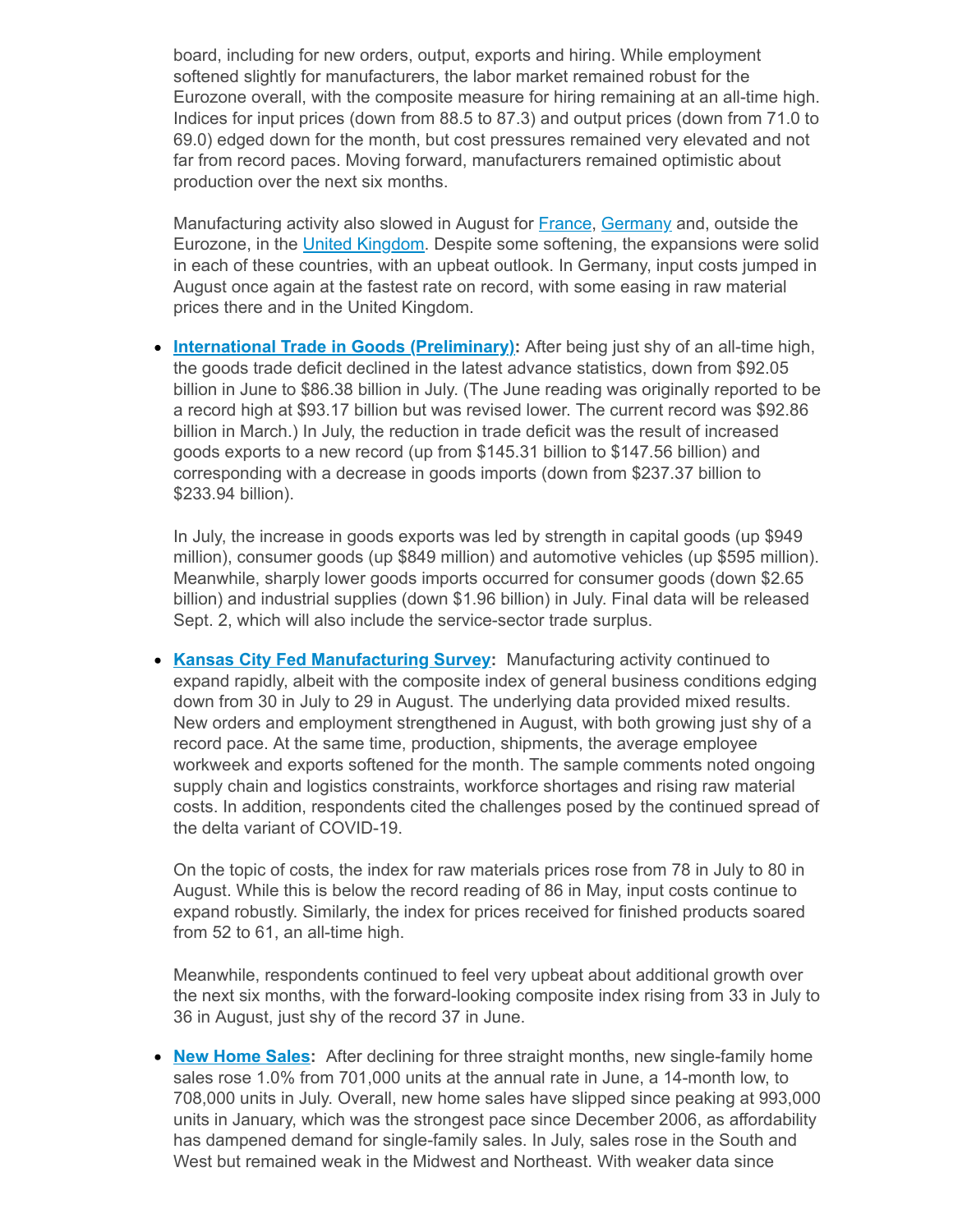January, new single-family home sales declined 27.2% year-over-year, down from 972,000 units in July 2020.

There were 6.2 months of supply on the market in July, with inventories rising year to date, up from 3.6 months in January. The median sales price for new homes jumped to \$390,500 in July, a new record and up 18.4% from \$329,800 one year ago.

**Personal [Consumption](https://click.email.nam.org/?qs=e6902ec692c82c4a13ad76f8fe10a47936f59b3cc8867544bd7660a413d8491caaa1fff73f2faa9add54a9e0ee87b6a920c45d2045dee04f) Expenditures Deflator:** The PCE deflator rose 0.4% in July, down from gains of 0.5% in both May and June and the slowest monthly gain since February. Food prices increased 0.6% for the month, with energy costs up 1.6%. Excluding food and energy prices, the PCE deflator increased 0.3% in July, down from 0.5% in June and the weakest gain since February.

Overall, the PCE deflator has risen 4.2% year-over-year, the most since January 1991, and core inflation has increased 3.6% since July 2020, the same year-over-year pace as in June and the fastest pace of inflation since May 1991.

Rising raw material costs continue to be a major [concern](https://click.email.nam.org/?qs=e6902ec692c82c4ade52808f307ba7f58db43a543345824dcb68c14563aa12405a4470cddc0fac67c860edb68eda7f02935f0249429c3374) for manufacturers, and these data are consistent with price growth in other economic indicators, especially with supply chain disruptions and soaring pent-up demand in the marketplace. Indeed, core inflation is likely to remain highly elevated, even if there is some stabilization in the coming months or moving into 2022.

For its part, the Federal Reserve is likely to accept inflation that runs a little hotter than what has been seen in recent years, particularly if the longer-term average continues to hover around 2%, which is its stated goal. With that said, I would expect the Federal Open Market Committee to start the process of tapering its asset purchases at its next meeting in September, with a possible interest rate hike in mid-2022.

**Personal Income and [Spending](https://click.email.nam.org/?qs=e6902ec692c82c4a13ad76f8fe10a47936f59b3cc8867544bd7660a413d8491caaa1fff73f2faa9add54a9e0ee87b6a920c45d2045dee04f):** Personal income rose 1.1% in July, up from 0.2% in June and the strongest monthly gain in four months. Over the past 12 months, personal income has risen 2.7%. It might be better to make this comparison relative to pre-pandemic levels. Under that assumption, personal income has increased more sharply, up 8.7% since February 2020.

Wages and salaries increased 1.0% for the month, with total manufacturing wages and salaries rising 1.2% from \$959.7 billion in June to \$971.0 billion in July. On a yearover-year basis, total wages and salaries in the economy jumped 10.1%, with a gain of 7.6% since July 2020 in the manufacturing sector. Since February 2020, total wages and salaries have increased 5.3%, with manufacturing data up 4.1% over the past 17 months.

In July, many Americans began to benefit from advance childcare tax credit payments, which helped boost income. Indeed, "other government social benefits" rose from \$735.6 billion in June to \$907.1 billion in July, a three-month high. At the same time, total unemployment insurance payments declined from \$433.0 billion in June to \$380.5 billion in July, the lowest level since December.

Meanwhile, personal consumption expenditures increased 0.3% in July, slowing from a gain of 1.1% in June. The data show some weakening in spending for the month, likely on ongoing supply chain challenges and rising COVID-19 cases. Along those lines, durable and nondurable goods spending fell 2.3% and 0.4% in July, respectively, even as service-sector purchases rose 1.0% for the month as more Americans get out and about. Since February 2020, personal spending has increased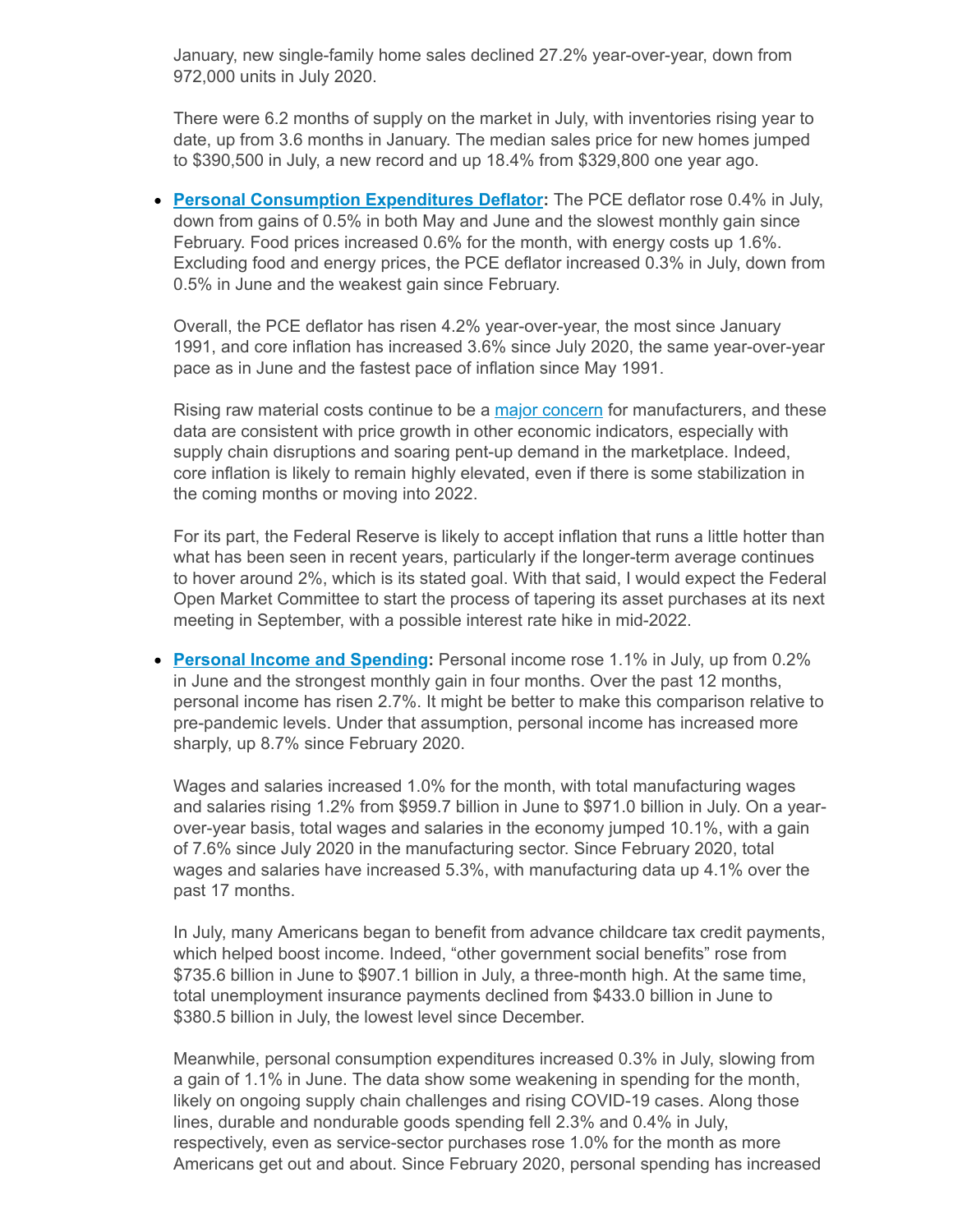a solid 7.1%, with durable and nondurable goods soaring 29.7% and 15.2%, respectively, and with service-sector purchases up 1.3% over that time frame.

With income growth exceeding spending, the personal saving rate increased from 8.8% in June to 9.6% in July. Overall, the saving rate remains elevated, even as it has decelerated from record highs during the worst of the pandemic. For comparison purposes, the saving rate averaged 7.6% in 2019 before COVID-19. This suggests that Americans remain somewhat cautious about spending despite economic progress year to date.

**Richmond Fed [Manufacturing](https://click.email.nam.org/?qs=e6902ec692c82c4abe15b1400d24477f0bc07d353d4d613723334445178c786207937d17ec664fe8d295cccabe3e9922084d88535ea04633) Survey:** Manufacturing activity in the Richmond Federal Reserve Bank's district expanded at the slowest pace in 13 months, with the composite index of general business activity dropping from 27 in July to 9 in August. The underlying data softened across the board, including for new orders, shipments, capacity utilization, hiring and capital spending. Inventories continued to deteriorate, albeit a slower rate of decline in August. Supplier challenges continued to keep lead times highly elevated, but the backlog of orders narrowed. Wage growth was the strongest on record. Meanwhile, the forward-looking indicators remained encouraging, with manufacturers in the district expecting continued solid growth in activity over the next six months.

Inflation remained a significant challenge. Raw material costs edged down from growth of 11.16% in July to 11.05% in August—a rate that remains extremely robust. Firms reported that the prices received for their goods and services increased 9.25% in August, up from 6.93% in the previous survey. Likewise, respondents anticipate an annualized 6.20% increase in costs six months from now, accelerating from 5.63% in the prior release. Manufacturers in the district see expected prices received increasing 5.03%, or little changed from 4.98% in the July report.

- **University of Michigan [Consumer](https://click.email.nam.org/?qs=e6902ec692c82c4a16dc42dbbaa0687eb49d5de7107ad66f5fa48f9bbbe2e6ea80c9b31ec0b48bbe86ad8f80e851bdf3360276c462c6021d) Sentiment (Revision):** Consumer confidence dropped from 81.2 in July to 70.3 in August, the lowest level since December 2011, according to the University of Michigan and Thomson Reuters. This was little changed from the previous estimate, which was 70.2. Americans felt more concerned about the current and future economic outlook, particularly as the delta variant of COVID-19 has continued to spread so rapidly around the country. Inflation also remains a worry for many of the respondents.
- **Weekly Initial [Unemployment](https://click.email.nam.org/?qs=e6902ec692c82c4ae8d039358585599914cfa4291a98aac935d209e29267d4cd079b2196db40df1d103a45358dfd01a55deac294cbaec069) Claims:** Initial unemployment claims totaled 353,000 for the week ending Aug. 21, little changed from 349,000 for the week ending Aug. 14. Meanwhile, continuing claims edged down from 2,865,000 for the week ending Aug. 7 to 2,862,000 for the week ending Aug. 14—the lowest figure since the COVID-19 pandemic began. Continuing claims remained consistent with 2.1% of the workforce.

At the same time, 12,007,632 Americans received some form of unemployment insurance benefit (including state and federal programs) for the week ending Aug. 7. That figure rose from 11,825,467 for the week ending July 31, largely on increased pandemic and extended benefits assistance.